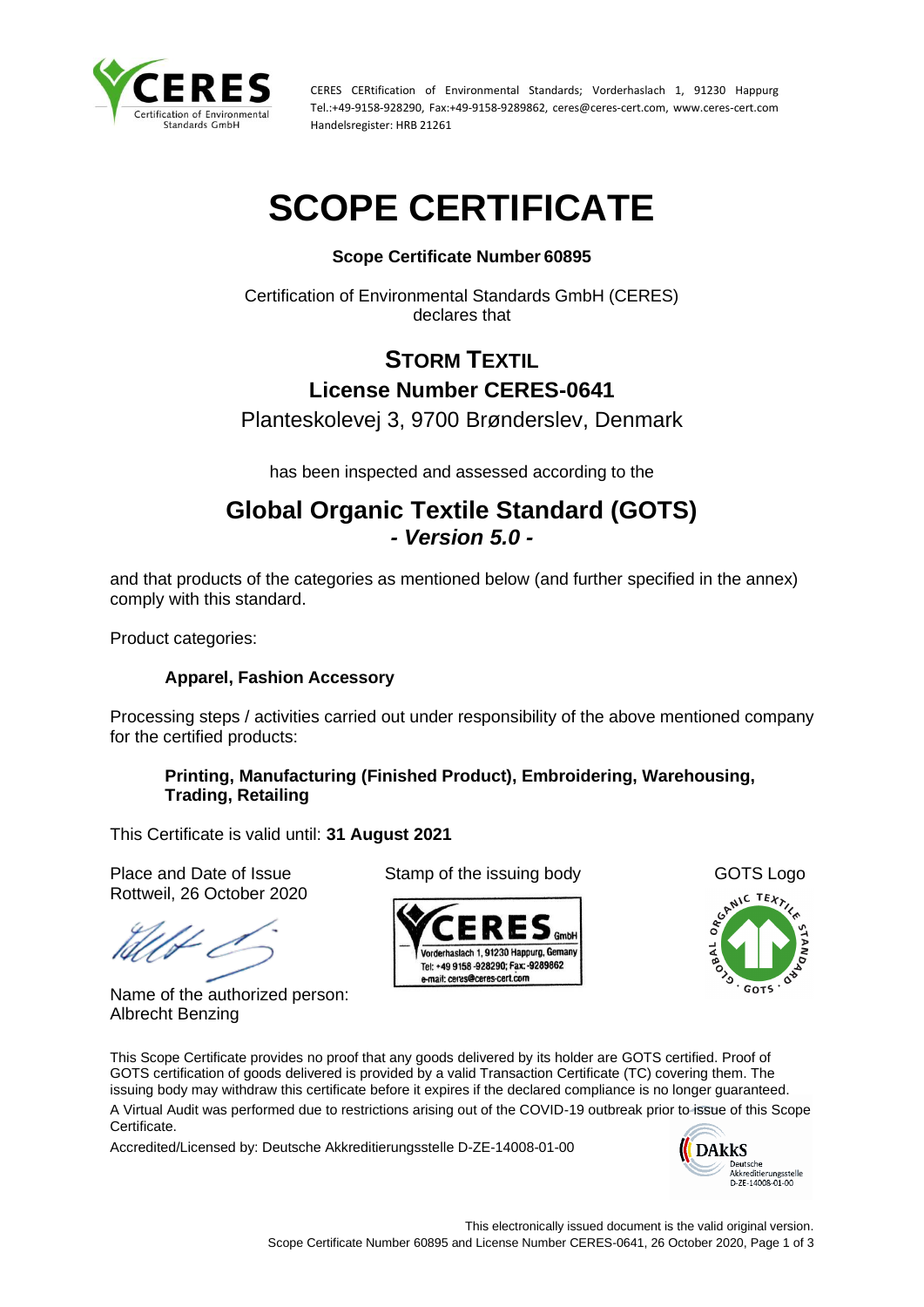

CERES CERtification of Environmental Standards; Vorderhaslach 1, 91230 Happurg Tel.:+49-9158-928290, Fax:+49-9158-9289862, ceres@ceres-cert.com, www.ceres-cert.com Handelsregister: HRB 21261

Storm Textil Global Organic Textile Standard (GOTS)

#### **Products Appendix to Certificate No. 60895**

In specific the certificate covers the following products:

| <b>Product Category</b>  | <b>Product Details</b>    | <b>Material and Material composition</b>                                        | <b>Label Grade</b>   |
|--------------------------|---------------------------|---------------------------------------------------------------------------------|----------------------|
| Apparel                  | T-Shirts, Sweaters        | 99-100% Organic Cotton +<br>0-1% Viscose<br>95% Organic Cotton +<br>5% Elastane | Organic              |
| Apparel                  | <b>T-Shirts, Sweaters</b> | 92% Organic Cotton +<br>8% Elastane                                             | Made with<br>Organic |
| <b>Fashion Accessory</b> | Bags                      | 100% Organic Cotton                                                             | Organic              |

Rottweil, 26 October 2020

Name of the authorized person: Albrecht Benzing